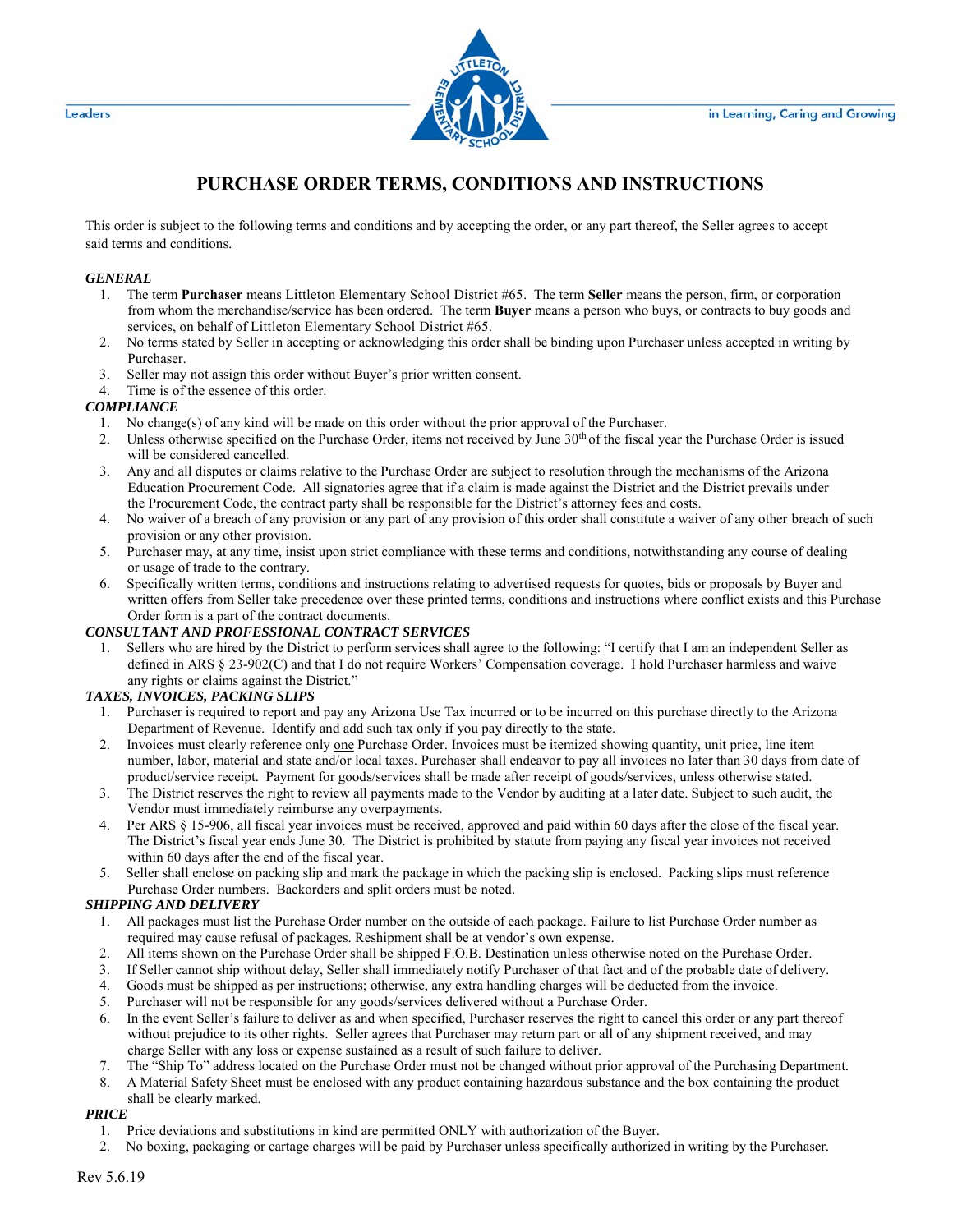## **LITTLETON ELEMENTARY SCHOOL DISTRICT #65 PURCHASE ORDER TERMS, CONDITIONS AND INSTRUCTIONS**

- 3. It shall be understood that the cash discount period to Purchaser will date from the receipt of the invoice or the date of the receipt of goods, whichever is the later date.
- 4. If price is omitted on the order, except where order is given in acceptance of quoted prices, it is agreed that Seller's price will be the lowest prevailing market price, and in no event is this order to be filled at higher prices than last previously quoted or charged without Purchaser's written consent.
- 5. Purchases on Blanket/Open Purchase Orders shall not exceed the total dollar amount listed on the Purchase Order including tax and freight. Overages become the responsibility of the Seller.

## *INSPECTIONS*

- 1. All goods are subject to Purchaser's inspection within a reasonable time after arrival at the destination of use. If upon inspection, any goods are found to be unsatisfactory, defective, or of inferior quality or workmanship, or fail to meet the specifications or any other requirements of this order, Purchaser may return such goods to Seller at Seller's expense. Payment for goods prior to inspection shall not be construed to be an acceptance of unsatisfactory, defective, or non-conforming goods. Seller shall reimburse Purchaser for any amount paid by Purchaser for such non-conforming goods and for any costs incurred by Purchaser in connection with the delivery or return of such goods.
- 2. Purchaser will notify Seller within a reasonable time frame of any items that Purchaser wishes to return to Seller for credit, or exchange for other goods. Seller has 30 days following notification of return or exchange to retrieve the unwanted items from Purchaser. If the items have not been picked up by Seller after 30 days, Purchaser may dispose of unwanted items at their convenience.

### *WARRANTIES*

- 1. Seller warrants that the goods will conform to the description and any applicable specifications, shall be of good merchantable quality and fit for the known purpose for which they are sold. This warranty is in addition to any express warranty or service guarantee given by Seller to Purchaser.
- 2. Seller warrants that the goods are free and clear of all liens and encumbrances and that Seller has a good and marketable title to same at the time title passes to Purchaser.
- 3. Seller shall comply with all state, federal, and local laws, regulations or orders applicable to the purchase, manufacturing, processing, construction, installation, servicing and delivery of goods. In the event of failure to comply with applicable laws, regulations or orders, the Seller shall reimburse the Purchaser for any loss incurred by Seller's failure to comply.
- 4. In the event any goods sold and delivered hereunder shall be covered by any patent, copyright or application thereof or other rightful claim of any third person, Seller shall indemnify and hold harmless Purchaser from any and all loss, cost, or expense of any and all claims, suits or judgments on account of the use of such goods in violation of rights under such patent, copyright, application or other rightful claim of any third person.

## *LIABILITY OF SELLER*

- 1. In the event any goods sold and delivered hereunder shall be defective in any respect whatsoever, Seller shall indemnify and hold harmless the Purchaser from all loss or payment of all sums of money by reason of all accidents, injuries, or damages to persons or property that may happen to occur in connection with the use of such goods and/or contributed to by said defective condition.
- 2. Seller will hold Purchaser harmless from any or all damages or liability arising out of the death or injuries to persons or damage to property proximity caused by the negligence of Seller or his agents, servants or employees.
- 3. Seller shall be responsible for any and all loss or damage to the goods until delivered to Purchaser at the F.O.B. destination point specified on the face of the Purchase Order.

### *REGISTERED SEX OFFENDER RESTRICTION*

1. Pursuant to this order, Seller agrees by acceptance of this order that no employee, or employee of its subcontractor, who is required to register as a sex offender, pursuant to ARS § 13-3821, will perform work on District premises or equipment at any time when District students are, or are reasonably expected to be, present. Seller further agrees by acceptance of the Purchase Order that a violation of this condition shall be considered a material breach and may result in a cancellation of the order at the District's discretion.

### *STATUTORY & FEDERAL REQUIREMENTS*

- 1. This agreement is subject to cancellation pursuant to ARS § 38-511.
- 2. By accepting the Purchase Order, Seller affirms that Seller has not given, nor intends to give any time hereafter any economic opportunity, future employment, gift, loan, gratuity, special discount, trip, favor, or service to any employee of the School District in connection with this order.
- 3. By accepting the Purchase Order, Seller confirms that neither it nor its principals is presently debarred, suspended, proposed for debarment, declared ineligible, voluntarily excluded or otherwise precluded from participating in any public procurement activity with any federal, state or local government entity.
- 4. By accepting the Purchase Order, Seller agrees to comply with all local, state and federal laws, rules and regulations applicable to the work. All work shall be accomplished in conformance with OSHA safety requirements, and any additional federal, state or local requirements. Seller shall maintain all applicable license and permit requirements.
- 5. By accepting the Purchase Order, Seller agrees to comply and maintain compliance with FINA, ARS § 41-4401 and ARS § 23-214 which require compliance with federal immigration laws by State employers, State contractors and State subcontractors in accordance with the E-Verify Employee Eligibility Verification Program.
- 6. By accepting the Purchase Order, Seller agrees to comply with ARS § 35-592 and confirms that Seller is in compliance with the Export Administration Act.